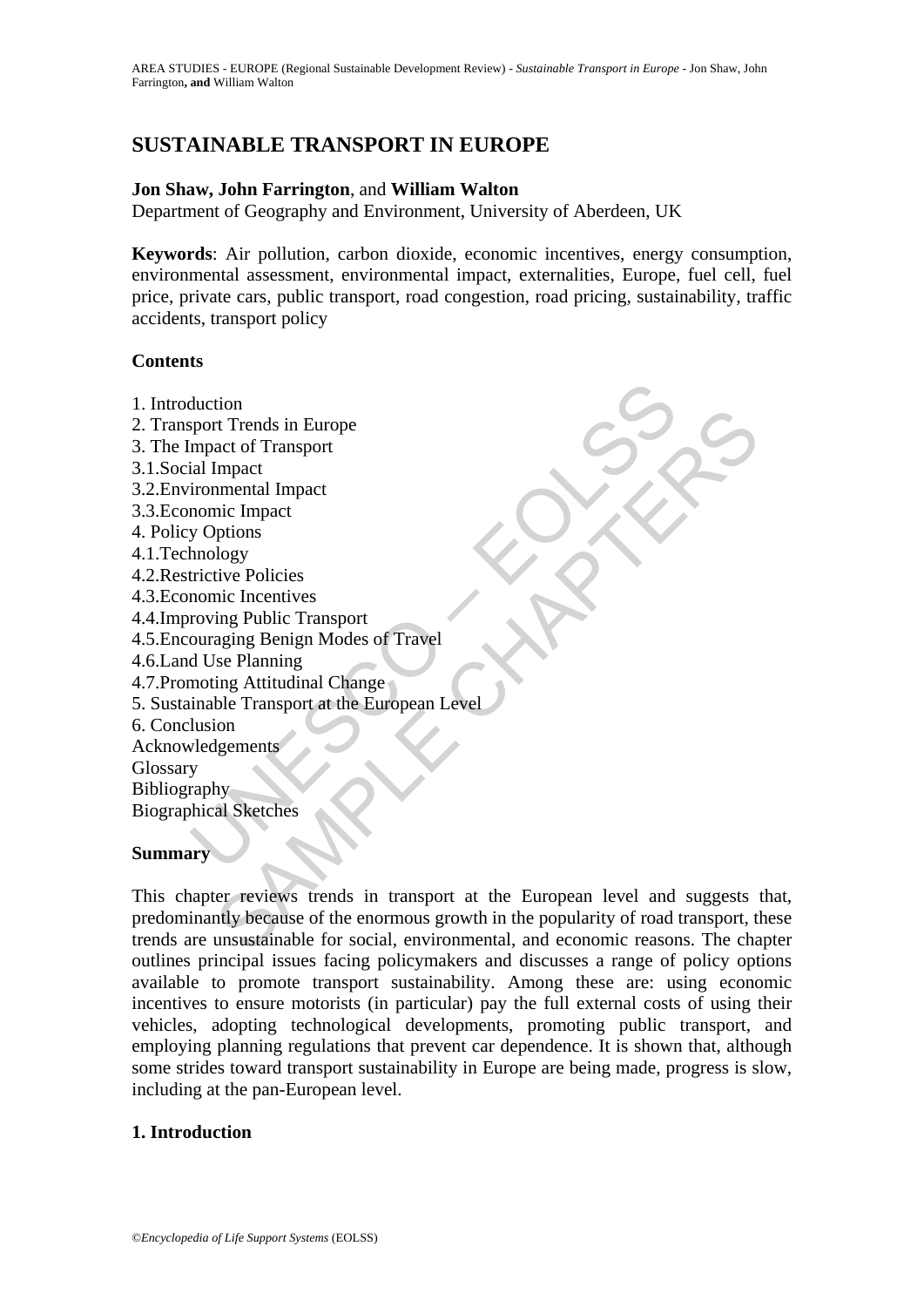Just as with sustainable development more broadly, several definitions of sustainable transport exist. One follows closely the famous phrase advanced in the Brundtland Report, describing sustainable transport as "satisfying current transport and mobility needs without compromising the ability of future generations to meet these needs." There is a certain vagueness to this definition as no limit is placed on future generations and nothing is sustainable forever. An alternative is to suggest that for transport to be sustainable, it should meet three conditions: (a) its rates of use of renewable resources do not exceed their rates of regeneration; (b) its rates of use of nonrenewable resources do not exceed the rate at which renewable substitutes are developed; and (c) its rates of pollution do not exceed the assimilative capacity of the environment. It might be assumed that such definitions are concerned primarily with environmental sustainability, but, as this chapter will show, there is an underlying assumption that social and economic factors, such as safety and the monetary cost of congestion, should also be included.

bound exconomic factors, such as safety and the monetary cost of connectance included.<br>
debates over a precise definition take place among academic of transport sustainability is increasingly understood beyond let<br>
include Internal control and the place and the big of the same of the same of the same of the same of the same of the same of the masport sustainability is increasingly understood beyond learned journions. Although a remarkably re While debates over a precise definition take place among academics, the broader concept of transport sustainability is increasingly understood beyond learned journals and institutions. Although a remarkably recent phenomenon—some of the major adverse impacts we now associate with transport and its related activities have only been recognized in the last two decades or so of the twentieth century—the notion of sustainable transport is coming to the fore in the public sphere. Faced with mounting criticism over rising levels of pollution and congestion, politicians and policymakers are becoming aware of the need to develop credible strategies to make transport more sustainable.

This chapter reviews the principal issues facing policymakers and practitioners in the transport field. It begins by reviewing transport trends and describing their major social, environmental, and economic consequences. The chapter then turns to discuss the range of policy options available to promote transport sustainability, with reference to some examples of good (and indifferent) practice around Europe. It will have become apparent by the end of the chapter that progress toward transport sustainability in Europe is rather slow, and that much remains to be done to develop effective policies across the continent.

## **2. Transport Trends in Europe**

The amount Europeans travel has increased dramatically. Passenger movement has increased by more than 40% since 1985 in the EU 15 (Austria, Belgium, Denmark, Finland, France, Germany, Greece, Ireland, Italy, Luxembourg, The Netherlands, Portugal, Spain, Sweden, and the UK), and the growth in goods transport has exceeded this figure (Figure 1).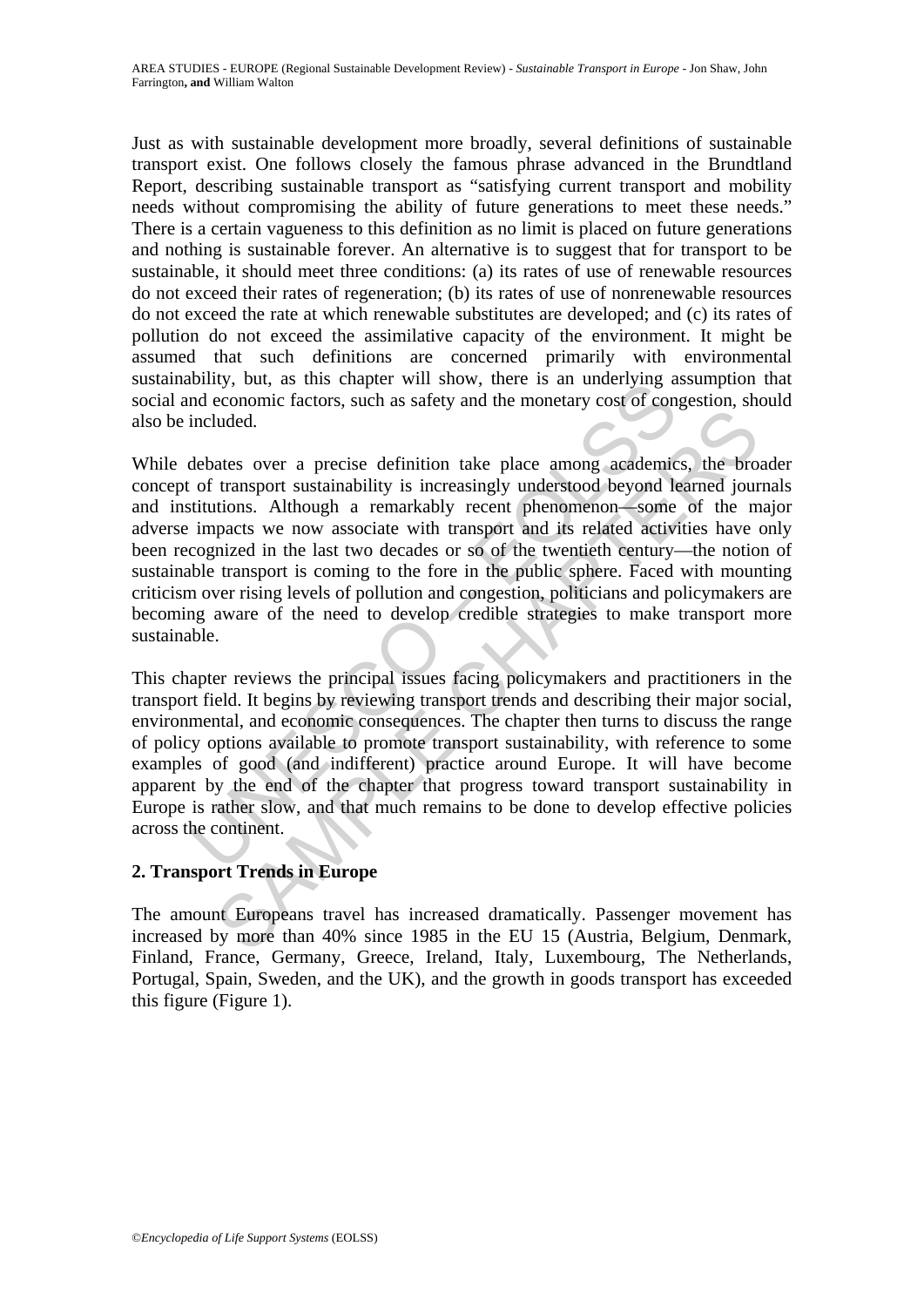AREA STUDIES - EUROPE (Regional Sustainable Development Review) - *Sustainable Transport in Europe* - Jon Shaw, John Farrington**, and** William Walton



Figure 1. Graph to show increase in passenger and goods traffic

Figure 1. Graph to show increase in passenger and goods traft<br>
Figure 1. Graph to show increase in passenger and goods traft<br>
ownership has spread from an increase in road traffic, especial<br>
ownership has spread from the r Figure 1. Graph to show increase in passenger and goods traffic<br>
is growth has come from an increase in road traffic, especially the pri<br>
nership has spread from the rich to be the expectation of most people. T<br>
neightfold Much of this growth has come from an increase in road traffic, especially the private car. Car ownership has spread from the rich to be the expectation of most people. There has been an eightfold increase in the level of car ownership in Western Europe since the 1950s (it now averages about 450 per thousand population), and there has been a proliferation in the number of multicar households (from 2% in 1966 to 23% in 1992 in the UK). In Central and Eastern Europe, the Slovak and Czech republics have car ownership of 390 per thousand and 348 per thousand population, respectively, and the corresponding figures even for poorer countries such as Romania now exceed 110 per thousand (Figure 2). Although there are exceptions, the rising demand for road transport has generally led to a relative decline in the use of other surface modes of transportation (Figure 3).



Figure 2. Car ownership/1000 pop. in the EU 15 and Central European Countries, 1950– 1997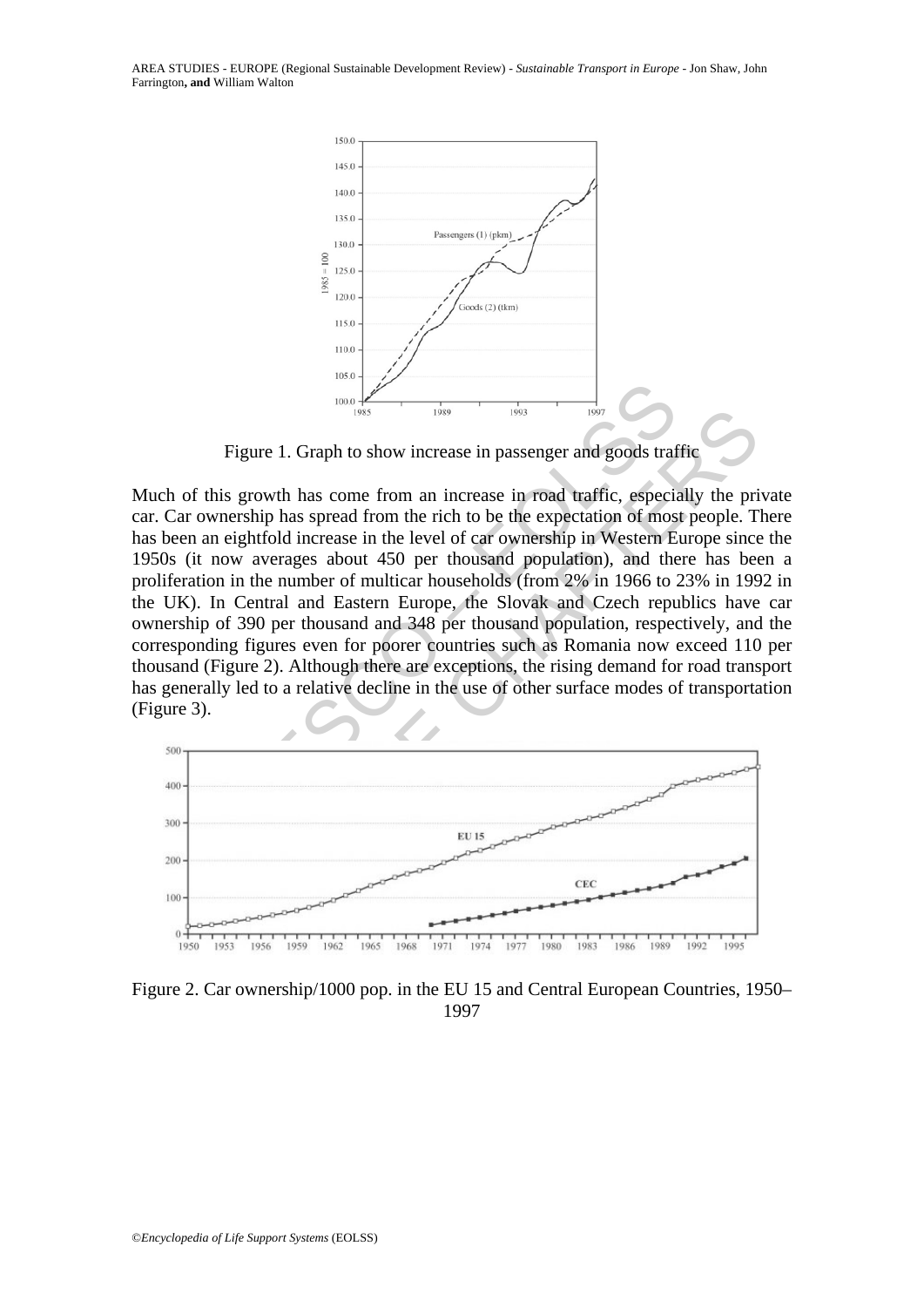

Figure 3. Freight/passenger modal split, 1970–1997

Developments in air transport, including the almost universal adoption of the jet engine, the introduction of wide-bodied jets, and the EU's pursuit of an open skies program (see Section 4.5), have resulted in air passenger kilometers quadrupling between 1970 and 1990. Air transport currently accounts for 6.7% of all journeys in the EU.

 $\begin{tabular}{|c|c|c|c|c|c|} \hline & $\mathbb{S}_{10} \equiv & $\mathbb{S}_{10} \equiv & $\mathbb{S}_{10} \equiv & $\mathbb{S}_{10} \equiv & $\mathbb{S}_{10} \equiv & $\mathbb{S}_{10} \equiv & $\mathbb{S}_{10} \equiv & $\mathbb{S}_{10} \equiv & $\mathbb{S}_{10} \equiv & $\mathbb{S}_{10} \equiv & $\mathbb{S}_{10} \equiv & $\mathbb{S}_{10} \equiv & $\mathbb{S}_{10} \equiv & $\mathbb{S}_{10} \equiv & $\mathbb{S}_{10} \equiv & $\mathbb{S}_{10} \equiv & $\mathbb{$ Virtually all forms of mechanized transport require nonrenewable, fossil fuels for power, in particular petroleum-based products. In the UK alone, £16 billion (US\$24 billion) was spent on transport energy in 1988, whilst £11 billion (US\$17.5 billion) was spent on domestic uses and £6 billion (US\$9 billion) on industrial uses: in other words, 42% of the UK's energy bill was paid by the transport sector. What is more, this figure relates only to direct energy consumption, i.e. vehicle operation. It does not include energy consumed in the manufacture of transport vehicles and infrastructure, nor the energy used in producing the energy that transport systems consume. Indirect energy consumption by the transport sector accounts for half again as much as that used for vehicle operation.

Although the total amount of energy consumed throughout the world has remained relatively stable since 1973, consumption in the transport sector has increased by 23%, with the largest increase coming from road transport. The most important reason for this is the massive increase in car/lorry use at the expense of other modes of transportation. There are significant differences in fuel efficiencies between transport modes—for example, a car can use up to 10 times as much energy per passenger kilometer as an underground train—and there has therefore been a shift from higher-efficiency to lowerefficiency modes. Although there has been a significant increase in the fuel efficiency of private cars, this has been counteracted by greater car ownership, falling occupancy rates, a trend toward larger-engined models, and higher travel speeds.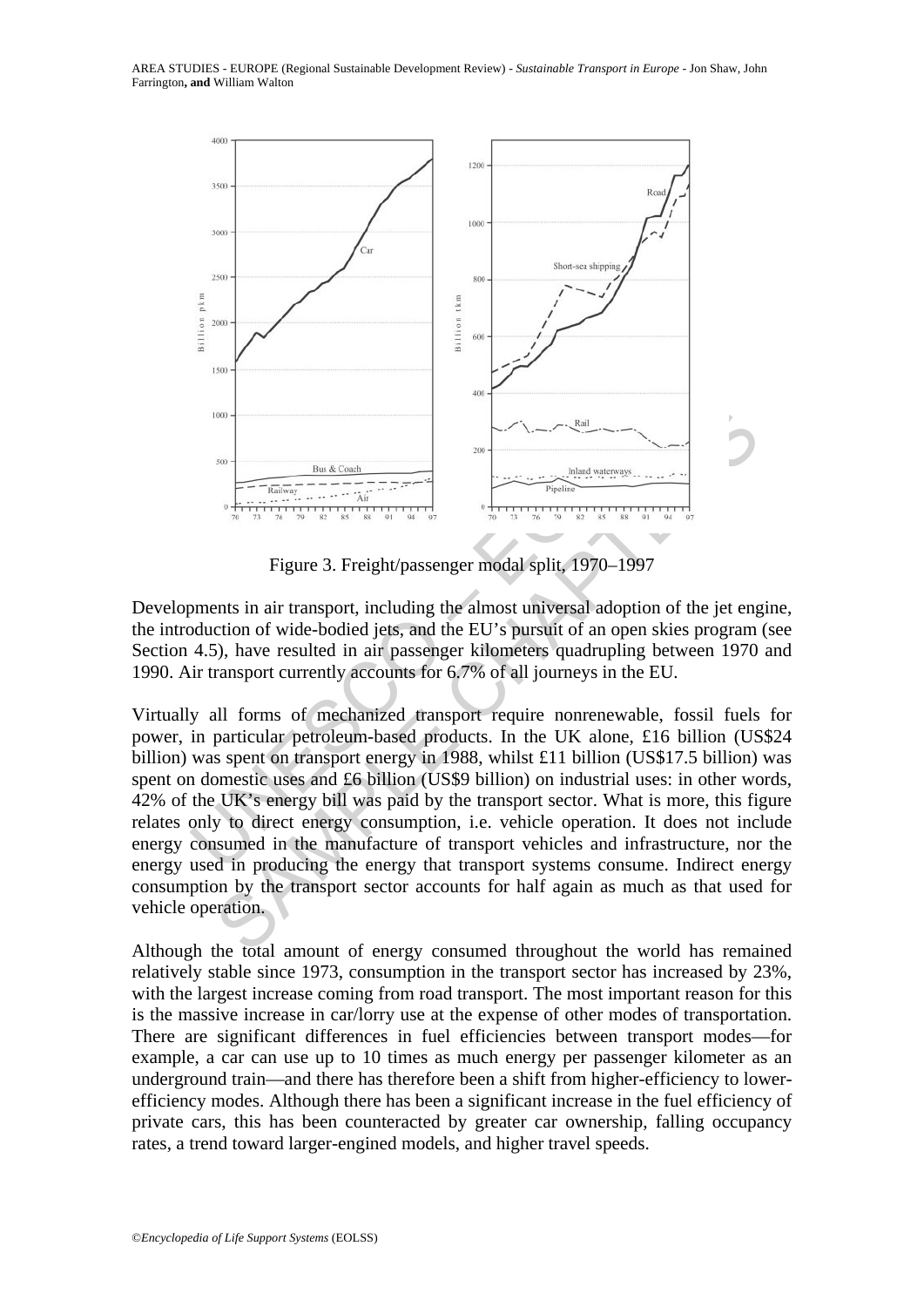## **3. The Impact of Transport**

Concern about specific, localized impact of transport systems is not new. Transportrelated problems in the urban environment, for example, are as old as cities themselves. Documents from ancient Rome chart complaints of congestion and pollution associated with transportation. In 1900 it was estimated that the 15 000 horses in Rochester, New York, produced enough manure in a year to cover a square acre to a depth of more than 50 m. Many early canal and railway proposals in Britain faced opposition from landowners on grounds such as visual intrusion and land-take—about 20 000 people were displaced in central Glasgow, and at least 120 000 in London, by demolition for railway construction between 1840 and 1900—and successful objections led to constructors making concessions such as a route alteration or screening.

Notwithstanding these localized concerns, the general level of awareness about the impact of transport has increased markedly. In part this reflects the growing importance of transport to the functioning of modern societies. More travel has led to more roads, increasing land-take, worsening congestion, and so on. There have also been, of course, entirely new modes of travel, in particular the airplane, which have exacerbated existing problems such as noise pollution. More generally, however, there is now a greater awareness of the contribution of transport, most particularly road transport, to a range of ills on many spatial scales. Advances in scientific understanding have revealed that the adverse impact of transport and transport-related activities can extend far beyond the localities in which they originate.

standing these localized concerns, the general level of aware<br>of transport has increased markedly. In part this reflects the grow<br>port to the functioning of modern societies. More travel has led<br>ng land-take, worsening con nding these localized concerns, the general level of awareness about<br>ransport has increased markedly. In part this reflects the growing importated to the functioning of modern societies. More travel has led to more reavel It is becoming increasingly apparent that current transport trends present us with a paradox: on the one hand, modern industrial societies (and those seeking this description) pursue economic growth through the open exchange of people, raw materials, energy, goods, and services in an increasingly global marketplace, yet, on the other hand, the transport systems required to allow such exchanges may be creating impacts of such adversity that the prospect of maintaining or achieving a high quality of life in many human societies is threatened. In short, we apparently cannot live without transport development, but neither can we cope with its side effects over the long term. The key impacts of transport systems might be summarized under three headings, social, environmental, and economic. It should be noted that each of these categories is strongly interrelated and cannot necessarily be isolated, but they form a useful conceptual distinction, and the discussion will proceed on this basis.

## **3.1. Social Impact**

Transport has numerous effects on humans in a social context. Perhaps the most significant of these is its impact upon human safety. Concerns over safety are often expressed in terms of fatalities or injuries resulting from transport-related accidents. Without question, road transport causes most of these, in both relative and absolute terms. In 1997, for example, 43 400 people were killed on EU roads, whereas railway accidents claimed only 90 lives. Safety considerations permeate a range of human behaviors, and can act to curtail previously accepted social norms. The young in particular have fallen victim to a substantial loss of independence as a result of spatial restrictions imposed upon them by parents worried about the dangers associated with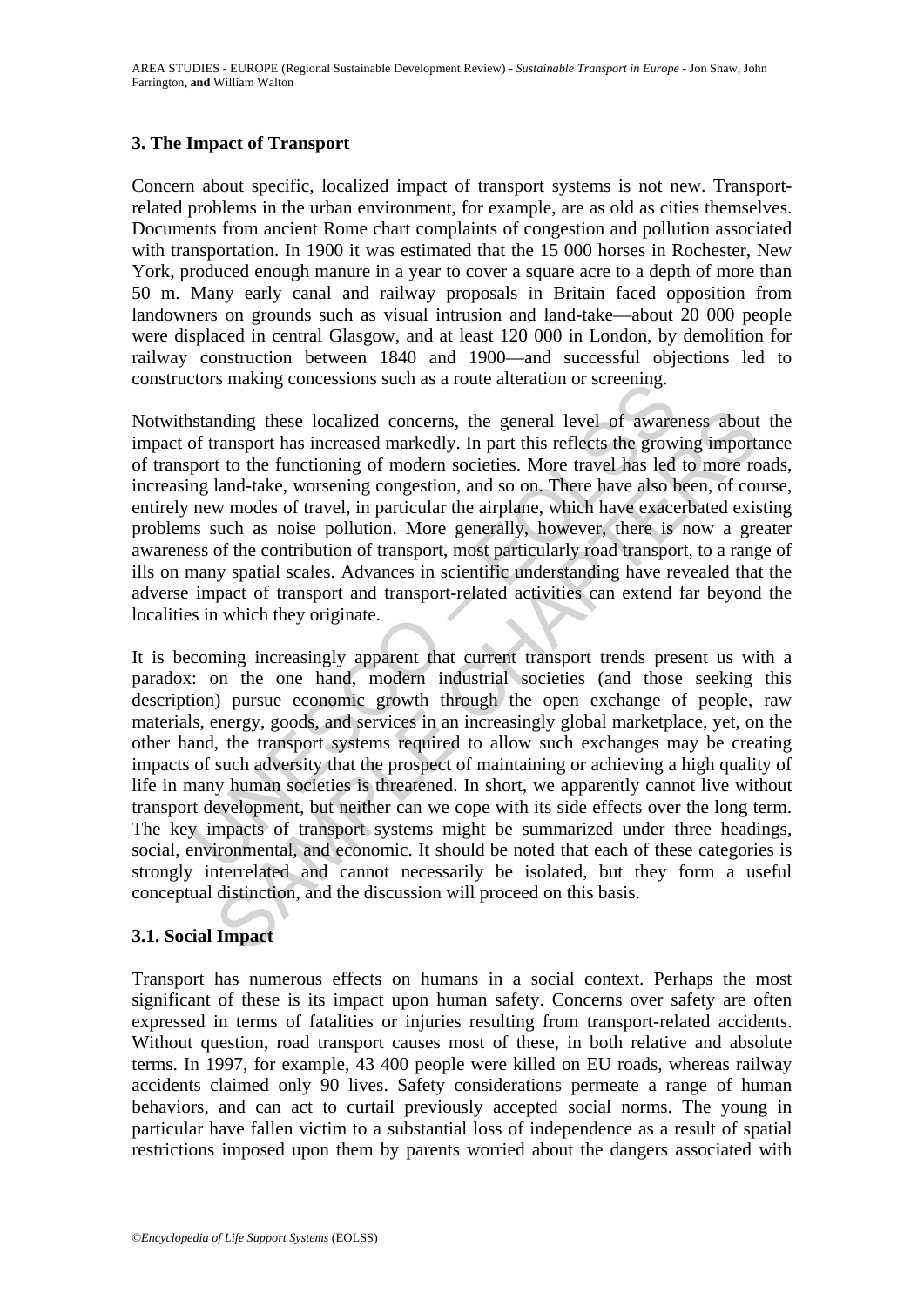increasing traffic volumes on certain roads. The development of community life has also been impeded by traffic growth because, in many cases, it is now too dangerous to use streets as a place to meet and interact. A classic study in San Francisco found that people living along quiet streets had three times more local friends and twice as many acquaintances than those living along busy roads, and the researchers suggested that heavy traffic can preclude the development of a sense of community.

The high levels of noise and vibration caused by transport activities also give rise to social inconveniences. Research into noise effects has shown that continued exposure to excessive noise (above 75 dB (A), typical of a busy urban street) can permanently impair human hearing. In the context of transport, however, it is subtler physiological and psychological changes and their impact on human health that are generally of greatest concern. Some forms of transport-related noise can disturb sleep patterns, cause long-term physiological damage such as high blood pressure, and may trigger aggression, annoyance, personal grievance, and impair learning/workplace performance. The primary source of transport noise is road traffic, and the OECD estimates that significantly in excess of 100 million European people are subjected daily to road traffic noise levels of more than 65 dB (A), which is widely regarded as being at the upper end of the acceptable limit.

concern. Some forms of transport and main mean main than an<br>concern. Some forms of transport-related noise can disturb sleep<br>m physiological damage such as high blood pressure, and<br>ion, annoyance, personal grievance, and i physiological damage such as high blood pressure, and may tri-<br>physiological damage such as high blood pressure, and may tri-<br>aunoyance, personal grievance, and impair learning/workplace performa<br>yr source of transport noi Finally, transport policy developments in certain areas of Europe, particularly the UK, have resulted in cutbacks in public transport provision as car-ownership rates and car usage have risen. This has led to concerns over the social exclusion of those who do not own or have access to private transport, particularly in rural or semirural areas. Studies have shown a high degree of car dependence and have identified the importance of public transport networks for carless individuals in rural areas. The further withdrawal of public transport provision in such places threatens the social fabric in the sense that relocation might become the only realistic option for many people without private transport.

## **3.2. Environmental Impact**

Building transport infrastructure clearly involves appropriating land, whether it be virgin or reclaimed from other uses. Land transport developments generally require long strips of land which effectively divide large areas into smaller ones (the process of severance), and zones adjacent to the new development may be rendered unsuitable for other activities (especially in the case of pipelines carrying volatile materials). Roads generally take the largest amount of land as they require more surface area than other modes do to transport the same volume of people. Another major impact of all transport development, of course, is its visual intrusion on the landscape, and although this is likely to be highest near areas of outstanding natural beauty or sites of historical/cultural importance, assessing the effect of a transport development in this sense can be problematic because so much depends upon people's perceptions. Not only will these vary when a particular development takes place, but they will also change over time: today's concrete monstrosities may be tomorrow's revered masterpieces in much the same way as many large, Victorian railway structures in Britain are now viewed as enhancing the landscape. Finally, building transport infrastructure can also impact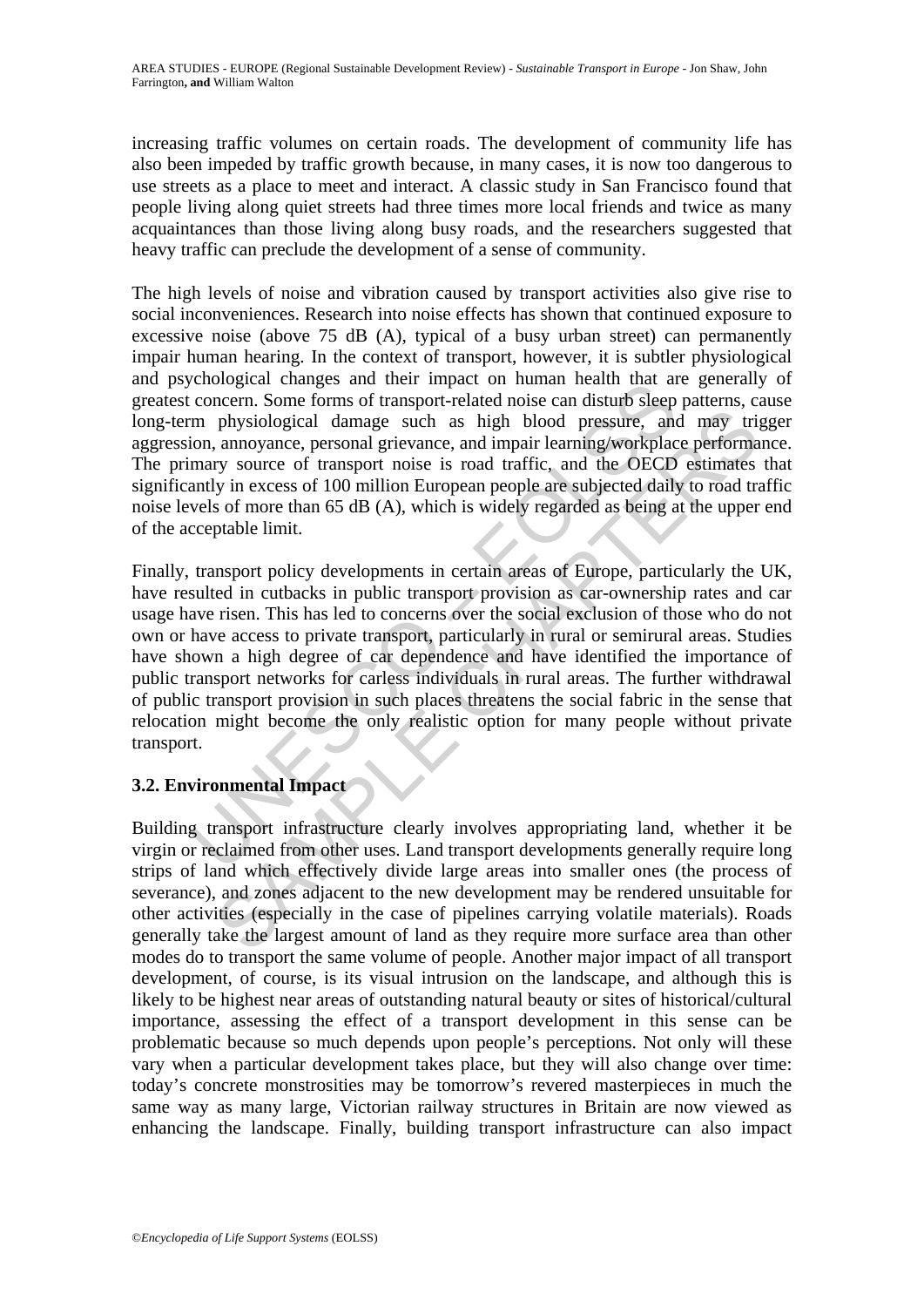adversely upon ecosystems through severance, and disrupt hydrological processes by creating artificial barriers to permeability.

Probably the most widely discussed aspect of transport's relationship with the environment is not the building of infrastructure but its use. In particular, we refer to air pollution. The phrase "energy crisis" dates from the early 1970s, when the rapid oil price rise raised concerns about future supplies of oil and its finite nature. It is sometimes suggested that the energy crisis now relates as much to the air pollution resulting from energy use as to the depletion of resources (although clearly this remains an issue). Whereas air pollution from domestic and industrial sources has been falling, the proportion of air pollution from transport sources is growing considerably.

It is known that about 400 polluting compounds are emitted by petrol and diesel vehicles and from petrol vapor. The main pollutants are:

- *Carbon monoxide (CO)*. This can be detrimental to human health, especially in confined spaces and urban areas, but the main concern is that it can oxidize to become  $CO<sub>2</sub>$  (see below). Transport sources are responsible for about 80% of the CO emissions in advanced industrial countries.
- *Nitrogen oxides (NO<sub>x</sub>)*. Nitrogen-based pollutants which can harm human health and the global environment. In combination with sulphur dioxide, emitted from fossil fuel-burning power stations, they are the main contributors to acid rain. Transport accounts for more than half of all  $NO<sub>x</sub>$  emissions in the developed world.
- nown that about 400 polluting compounds are emitted by pet<br>s and from petrol vapor. The main pollutants are:<br>Carbon monoxide (CO). This can be detrimental to human health<br>confined spaces and urban areas, but the main conce • *Hydrocarbons (HC)*, including *Volatile Organic Compounds (VOCs)*. These result from the incomplete combustion of carbon-based fuels. They are important in the formation of photo-chemical oxidants, such as ozone  $(O_3)$ , which can irritate eyes, damage plants, and contribute to acidification and global warming. HCs are toxic in their own right—benzene, for example, is a known carcinogen—and transport produces almost half of all the developed world's emissions of hydrocarbons.
- d from petrol vapor. The main pollutants are:<br> *Hom monoxide (CO)*. This can be detrimental to human health, especial<br>
fined spaces and urban areas, but the main concern is that it can oxidiz<br>
one CO<sub>2</sub> (see below). Trans • *Other pollutants*. Lead compounds added to petrol have (or had—leaded petrol is increasingly rare) effects on IQ and behavior, particularly in children. Chlorofluorocarbons (CFCs) commonly occur in materials used to build vehicles and are responsible for the depletion of ozone levels in the stratosphere. Particulate matter (of which transport generates 10%) is mostly emitted by diesel vehicles, can have a particularly harmful effect on human health, and has been estmated to be responsible for the advanced deaths of 10 000 people annually in Britain.

The possible link between the increasing incidence of asthma and rising air pollution has also received much attention. One view is that, while it is unlikely that air pollution can cause asthma directly, it can aggravate the condition. It should be noted, however, that providing *conclusive* evidence linking environmental pollution from transport to a deterioration of public health remains notoriously difficult. One of the basic difficulties is that a number of pollutants are usually found together in the atmosphere, whereas laboratory studies are often concerned with high concentrations of individual substances. It may well be that the combined influence of numerous pollutants acting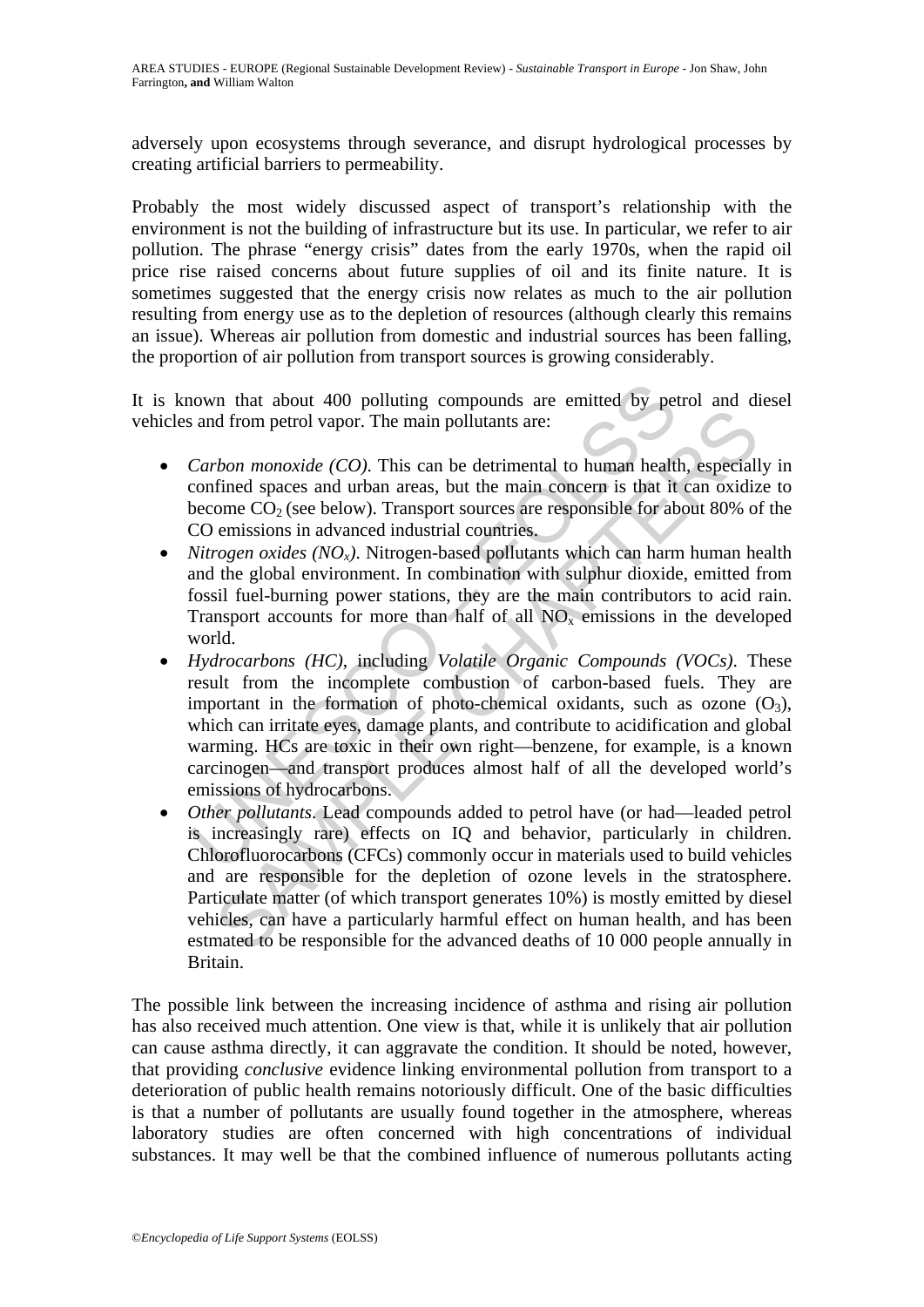together causes the most harm. Nevertheless, it is the view of the UK Royal Commission on Environmental Pollution (RCEP) that the present use of road vehicles may be causing serious damage to human health by triggering or exacerbating respiratory symptoms and by exposing people to carcinogens.

In addition, there is the production of carbon dioxide to consider.  $CO<sub>2</sub>$  is a colorless, odorless, naturally occurring gas that is not strictly a pollutant, but concern arises because it is a major contributor to global warming. The Intergovernmental Panel on Climate Change (IPCC), the most authoritative source on the subject, believes that: (a) emissions resulting from human activities are significantly accelerating the naturally occurring greenhouse effect, and (b) global mean temperature could increase by around 1 °C by 2025 and by 3 °C by the end of the century. The effects of this could be severe: rising sea levels might flood low-lying coastal areas, including major cities and arable lands; increasing temperatures will produce more intense weather conditions, latitudinally shift crop boundaries, and result in feedback effects that could further increase global warming. Agricultural production could be severely affected, and food shortages might occur. Current fears about global warming have to be seen in the context of long-term climate cycles on the planet, but it would seem that human activity is artificially speeding up the current episode. The transport sector (again, especially road transport) is the fastest growing source of  $CO<sub>2</sub>$  and is currently responsible for about 25% of the EU's annual production of the gas (Table 1, Figure 4).

| $\frac{1}{1}$ C by 2025 and by $\frac{1}{2}$ C by the end of the century. The effects of this could be severe. |       |                     |       |                     |       |                |
|----------------------------------------------------------------------------------------------------------------|-------|---------------------|-------|---------------------|-------|----------------|
| rising sea levels might flood low-lying coastal areas, including major cities and arable                       |       |                     |       |                     |       |                |
| lands; increasing temperatures will produce more intense weather conditions,                                   |       |                     |       |                     |       |                |
| latitudinally shift crop boundaries, and result in feedback effects that could further                         |       |                     |       |                     |       |                |
| increase global warming. Agricultural production could be severely affected, and food                          |       |                     |       |                     |       |                |
| shortages might occur. Current fears about global warming have to be seen in the                               |       |                     |       |                     |       |                |
| context of long-term climate cycles on the planet, but it would seem that human activity                       |       |                     |       |                     |       |                |
| is artificially speeding up the current episode. The transport sector (again, especially                       |       |                     |       |                     |       |                |
| road transport) is the fastest growing source of $CO2$ and is currently responsible for                        |       |                     |       |                     |       |                |
| about 25% of the EU's annual production of the gas (Table 1, Figure 4).                                        |       |                     |       |                     |       |                |
|                                                                                                                | 1985  | 1985-1990<br>% p.a. | 1990  | 1990-1995<br>% p.a. | 1995  | % of EU        |
| EU 15 (14% of<br>world)                                                                                        | 2997  | 0.6 <sub>2</sub>    | 3088  | $-0.3$              | 3048  | 100            |
| Electricity and<br>heat production                                                                             | 926.2 | 1.4                 | 994.1 | $-1.0$              | 946.4 | 31             |
| Energy branch                                                                                                  | 126.1 | 0.9                 | 132   | 1.7                 | 143.4 | 5              |
| Industry                                                                                                       | 625.8 | $-1.4$              | 581.8 | $-2.1$              | 523.4 | 17             |
| Households,<br>commerce                                                                                        | 733.9 | $-2.6$              | 642   | $-0.3$              | 630.9 | 21             |
| Transport                                                                                                      | 585.3 | 4.7                 | 737.8 | 1.7                 | 803.5 | 26             |
| Of which                                                                                                       |       |                     |       |                     |       |                |
| Railways (1)                                                                                                   | 11.7  | $-4.9$              | 9.1   | $-1.4$              | 8.5   | $\overline{0}$ |
| Road<br>transport                                                                                              | 499.7 | 4.6                 | 626.1 | 1.6                 | 677.9 | 22             |
| Air transport                                                                                                  | 61.5  | 5.9                 | 82    | 3.3                 | 96.5  | 3              |
| Inland<br>navigation (2)                                                                                       | 12.4  | 10.7                | 20.6  | 0.0                 | 20.6  | 1              |

(1) Without fossil fuel for electricity production

(2) Including passenger transport and leisure boating

Table 1.  $CO<sub>2</sub>$  emissions from fossil fuels (million tons) (from European Union, 1999, *Transport in Figures: Statistical Pocketbook*)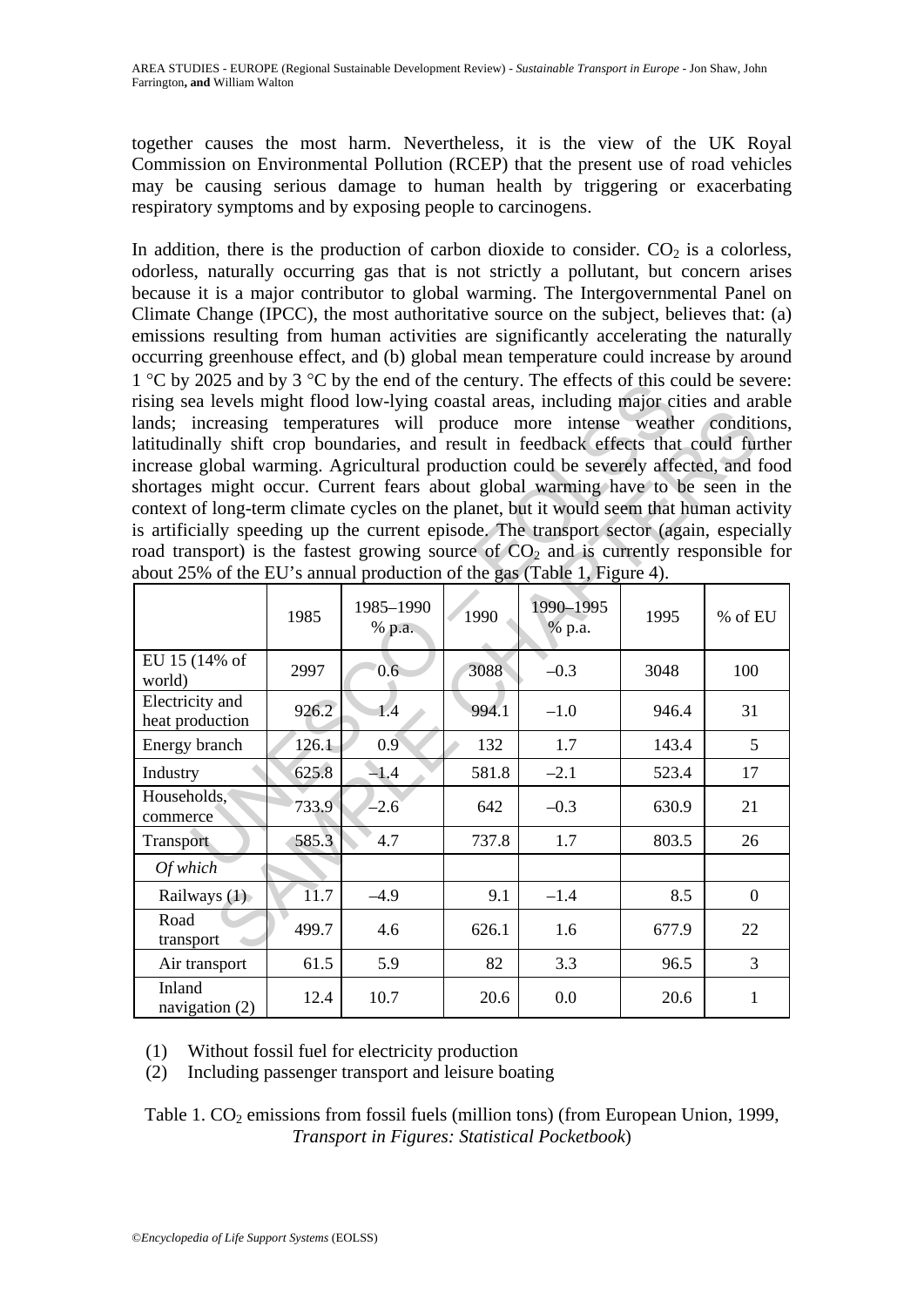AREA STUDIES - EUROPE (Regional Sustainable Development Review) - *Sustainable Transport in Europe* - Jon Shaw, John Farrington**, and** William Walton



Figure 4. Sectoral trends in  $CO<sub>2</sub>$  production

# TO ACCESS ALL THE **24 PAGES** OF THIS CHAPTER, Visit: http://www.eolss.net/Eolss-sampleAllChapter.aspx

#### **Bibliography**

- - -

Banister D. and Button K. (1993). *Transport, the Environment and Sustainable Development.* London: Spon. [A wide-ranging introduction to sustainable transport issues written by an impressive range of acknowledged experts.]

Goodwin P., Hallett S., Kenny P. and Stokes G. (1991). *Transport: The New Realism*. Oxford, UK: University of Oxford, Transport Studies Unit. [The landmark study pointing out the unsustainability of predict-and-provide road building policies.]

Graham B. and Guyer C. (1999). Environmental Sustainability, Airport Capacity and European Air Transport Liberalisation. *Journal of Transport Geography* **7**, 165–180. [Reviews air transport trends in Europe following "open skies" and highlights their incompatibility with sustainable transport objectives.]

Hall D. (1998). Urban Transport, Environmental Pressures and Policy Options. *The New Europe: Economy, Society and Environment* (ed. D. Pinder). Chichester, UK: John Wiley. [An extremely useful summary of the impact of transport at the urban level and the options available to policymakers to address them.]

Hunter C., Farrington J. and Walton W. (1998). Transport and the Environment. *Modern Transport Geography,* Second Edition (ed. B. Hoyle and R. Knowles). Chichester, UK: John Wiley. [Provides a range of broad-level examples of transport impact.]